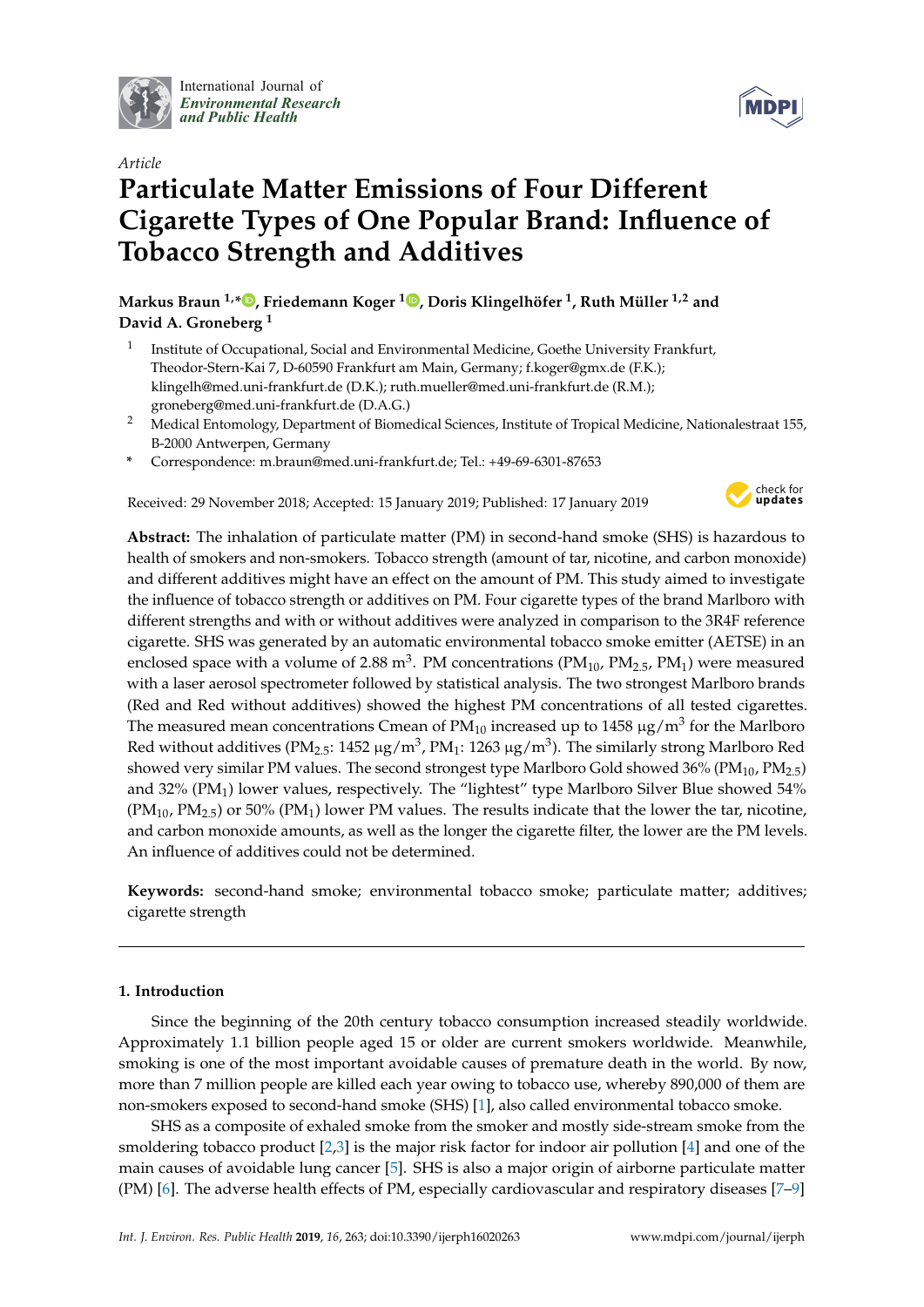increase in relation to PM exposure [\[10\]](#page-7-8). This applies also for human skin diseases [\[11\]](#page-7-9), breast cancer mortality [\[12\]](#page-7-10), and risk of ischemic stroke [\[13\]](#page-8-0). In addition, PM is more harmful to health of children and infants because of their smaller body weight. The dimension of the upper respiratory tract of infants is smaller than that of adults. Especially ultrafine particles (UFPs, particles < 100 nm) could be concentrated in the head region and translocate to the brain via the olfactory bulb [\[14\]](#page-8-1).

PM as a mixture of differently sized liquid and solid particles varies in source and composition [\[15\]](#page-8-2). One possibility to classify PM is by the particle size and defines the deepness of the penetration in to the respiratory tract. The smaller the particles the deeper they penetrate and the more severely are the health effects [\[16](#page-8-3)[,17\]](#page-8-4). Furthermore, smaller particles have a higher ability to adsorb toxic organic molecules and UFPs can penetrate through the blood and nervous system into the brain and diverse organs. It exists an inverse relationship between particle size and health hazard [\[18,](#page-8-5)[19\]](#page-8-6). The U.S. Environmental Protection Agency (EPA) distinguishes between coarse inhalable particles  $\leq 10 \ \mu m$ (PM<sub>10</sub>) and fine inhalable particles  $\leq 2.5 \mu m$  (PM<sub>2.5</sub>). Moreover, the fraction of particles  $\leq 1 \mu m$  is defined  $PM<sub>1</sub>$  [\[20\]](#page-8-7).

In previous studies different PM levels within different brands and types of cigarettes were detected [\[21–](#page-8-8)[23\]](#page-8-9). The strength of tobacco products, the content of tar, nicotine, and carbon monoxide and different additives like aromatics and humectant agents might influence the amount of PM [\[24\]](#page-8-10). Based on these findings a comparison of different types of cigarettes with various strengths and ingredients of one special brand seems to be reasonable and necessary. The focus on one single brand minimize interferences by, e.g., different production processes of different manufacturers.

#### **2. Materials and Methods**

#### *2.1. Tobacco Products*

The particle size fractions of  $PM_{10}$ ,  $PM_{2.5}$ , and  $PM_1$  of four cigarette types of the brand Marlboro [\[25\]](#page-8-11) were analyzed in comparison to the reference cigarette 3R4F developed by the Kentucky Research and Development Center (University of Kentucky, USA) [\[26\]](#page-8-12). The four cigarette types of Marlboro were as followed: Marlboro Silver Blue, Marlboro Gold, Marlboro Red, and Marlboro Red without additives. They differ among others in filter length and strength (content of tar, nicotine, and carbon monoxide) shown in Table [1.](#page-1-0) For more detailed information about the ingredients of the Marlboro brands the reader is referred to the Federal Ministry of Food and Agriculture of Germany (Bundesministerium für Ernährung und Landwirtschaft) [\[27\]](#page-8-13) and Philip Morris USA [\[28\]](#page-8-14).

| <b>Ingredients &amp; Dimensions</b> | <b>3R4F Reference</b><br>Cigarette | Marlboro<br><b>Silver Blue</b> | Marlboro<br>Gold | Marlboro<br>Red | Marlboro Red<br>without Additives |
|-------------------------------------|------------------------------------|--------------------------------|------------------|-----------------|-----------------------------------|
| Tar (mg)                            | 9.4                                |                                | 6                | 10              | 10                                |
| Nicotine (mg)                       | 0.73                               | 0.4                            | 0.5              | 0.8             | 0.9                               |
| Carbon monoxide (mg)                | 12                                 | 5                              | 7                | 10              | 10                                |
| <b>Additives</b>                    | yes                                | yes                            | yes              | yes             | no                                |
| Filter length (mm)                  | 27                                 | 21                             | 21               | 21              | 21                                |
| Filter diameter (mm)                | 8                                  | 8                              | 8                | 8               | 8                                 |
| Cigarette length (mm)               | 84                                 | 84                             | 84               | 84              | 84                                |

<span id="page-1-0"></span>**Table 1.** Characteristics of the investigated cigarette types: The amounts of tar, nicotine, carbon monoxide, the presence of additives, and the dimensions of filter and cigarette are shown.

### *2.2. Automatic Environmental Tobacco Smoke Emitter (AETSE)*

Each 20 cigarettes of 4 Marlboro cigarette types and 20 reference cigarettes were smoked using an automatic environmental tobacco smoke emitter (AETSE). The measurement of  $PM_{10}$ ,  $PM_{2.5}$ , and PM<sub>1</sub> took place in a glass chamber with a volume of 2.88  $\text{m}^3$  serving as an enclosed interior space. The AETSE, a smoke pump for medical research designed and engineered by Schimpf-Ing. Trondheim,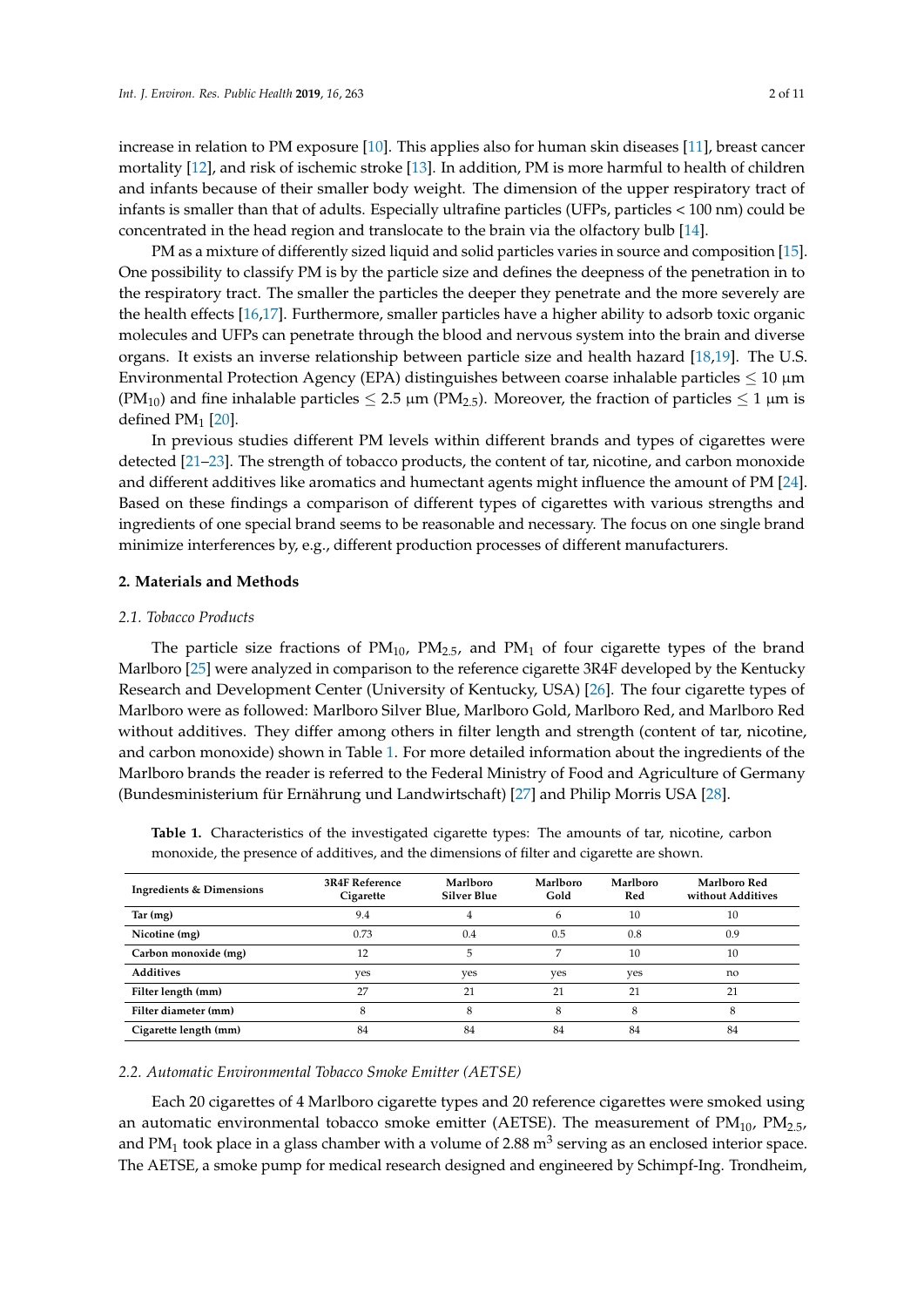Norway [\[29\]](#page-8-15), is installed in this chamber and allows generating smoke of tobacco products in a reproducible way without exposing the investigator or test persons.

#### *2.3. Smoking Protocol*

A modified smoking protocol was used in accordance to the Tobacco Smoke Particles and Indoor Air Quality (ToPIQ) studies [\[30](#page-8-16)[,31\]](#page-8-17). A 200 mL glass syringe moved back and forth via a linear actuator by a stepper motor imitates the smoking process. The glass syringe is connected with the mouthpiece of the tobacco product via a Nylon tube (IMI Norgren, Birmingham, UK). Thereby, mainstream smoke can sucked into the syringe and afterwards pressed back into the chamber. Two valves ensure that on suction the air flows exclusively through the tobacco product and on back flowing the smoke reach directly into the chamber without passing the tobacco product. A microcontroller adjusts the puff volume (40 mL), puff flow rate (13 mL/s), puff frequency (2/min), inter puff interval (24 s), and the amount of 9 puffs. The smoking protocol is subdivided in four different phases and starts with the pre-ignition phase with the blank measurement (5 min). Then the cigarette is lighted and smoked in the combustion phase (4 min 22 s), followed by the extinguishing of the cigarette and the post-combustion phase (5 min). Afterwards the chamber is ventilated for at least 5 min in the suction phase by using an industrial suction device before the next cycle starts.

## *2.4. Measurement Equipment*

Via light scattering the PM concentrations are measured by a Grimm Portable Laser Aerosol Spectrometer (LAS) and Dust Monitor model 1.109 (Grimm Aerosol Technik, Ainring, Germany) [\[32](#page-8-18)[,33\]](#page-8-19). The measuring point is located 35 cm beside the tobacco product at the same altitude. The mixture of exhaled mainstream smoke and side-stream smoke of the smoldering tobacco product is sucked in the LAS. To avoid blockage of the laser measuring chamber of the spectrometer by high particle concentrations a dilution of 1:10 with compressed air is necessary. Subsequently, the dilution ratio is considered in the data processing. The Grimm spectrometer detects airborne particles with a size from 0.25 μm to 32 μm in real-time. The LAS displays the measured results as particle count (L<sup>-1</sup>) and detailed dust mass fractions in 31 channels ( $\mu$ g/m<sup>3</sup>). Additionally, the data are displayed as inhalable, thoracic, and alveolic (µg/m $^3$ ) according to European Standard EN 481 [\[34\]](#page-8-20) and as PM $_{10}$ , PM<sub>2.5</sub>, and PM<sub>1</sub> values ( $\mu$ g/m<sup>3</sup>) according to U.S. EPA [\[20\]](#page-8-7). Every six seconds the received data are recorded.

#### *2.5. Data Processing*

The collected data of the four Marlboro brands and the reference cigarette were statistically analyzed and compared. Therefore, the area under the concentration-time curve (AUC) and the mean concentration ( $C_{mean}$ ) of 20 cigarettes were calculated for each brand. In order to avoid overestimation of PM due to technical handling, the AUC of five randomly chosen cigarettes per brand were searched for so-called artificial peaks. In this study, the proportion of peaks was defined as acceptable if not exceeding the average AUC plateau by 22%. Peaks higher than 2% to 16% than average AUC plateaus were detected. Hence, all measurements were included in data analysis. All tested cigarette type samples passed the D'Agostino-Pearson Test for Gaussian normality (cut-off *p* = 0.05). Additionally, the data were tested for outliers with the ROUT method  $(Q = 1\%)$ . Here, no outlier was detected. Finally, all investigated tobacco products were tested for differences using one-way ANOVA and Tukey's multiple comparisons test.

# **3. Results**

The PM mean of all measured baseline values (clean air) is 0.6  $\mu$ g/m $^3$ . For the reference cigarette the measured C<sub>mean</sub> increases up to 921  $\mu$ g/m<sup>3</sup> (PM<sub>10</sub>), 918  $\mu$ g/m<sup>3</sup> (PM<sub>2.5</sub>), and 852  $\mu$ g/m<sup>3</sup> (PM<sub>1</sub>). The measured  $\mathsf{C}_{\mathsf{mean}}$  of PM $_{10}$  increases up to 1458  $\mu \mathrm{g}/\mathrm{m}^3$  (Marlboro Red without additives) and 668 µg/m<sup>3</sup> (Marlboro Silver Blue) and in the case of PM<sub>2.5</sub>, 1452 µg/m<sup>3</sup> and 667 µg/m<sup>3</sup>, respectively.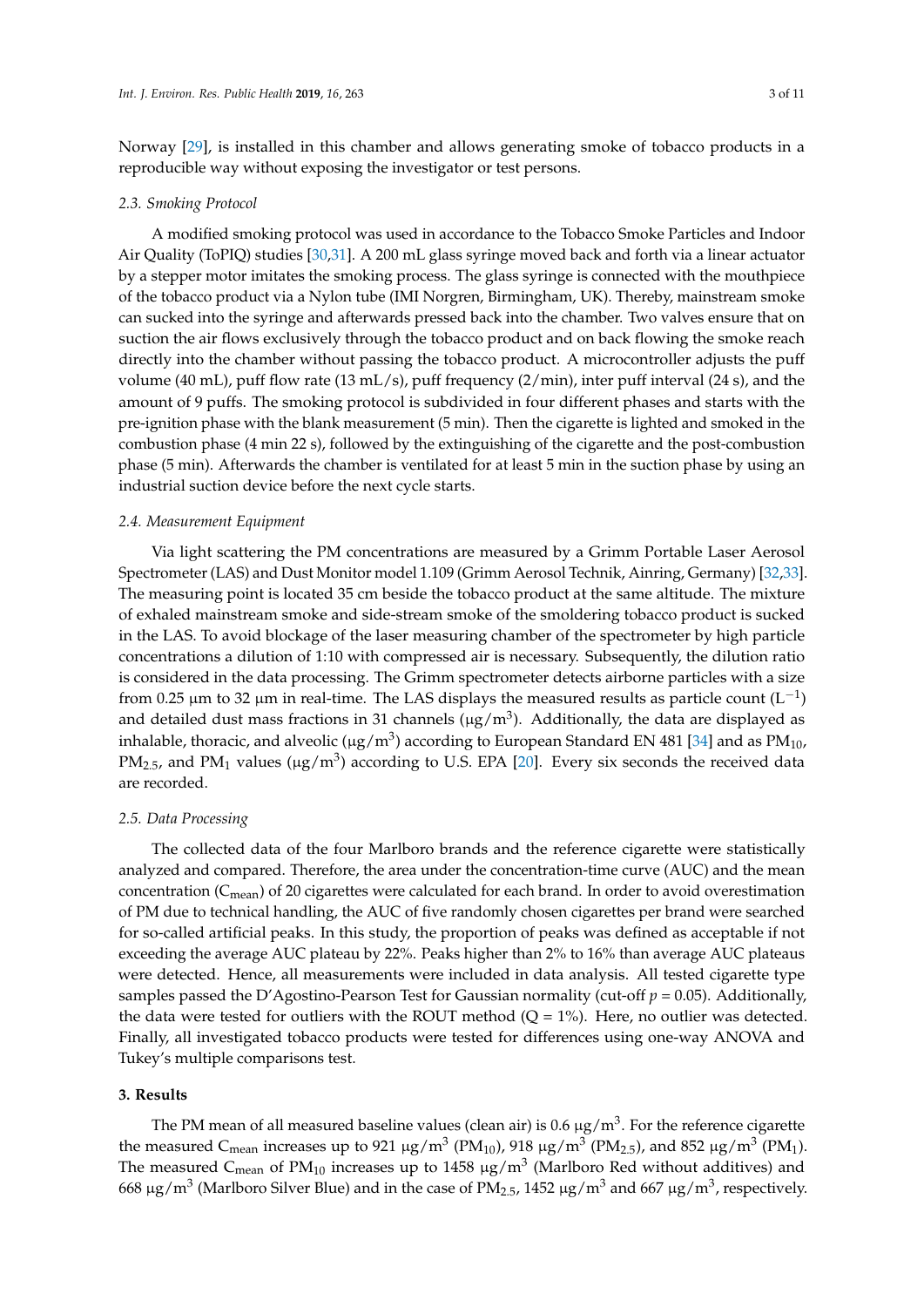For PM<sub>1</sub> the values raise up to 1263  $\mu$ g/m<sup>3</sup> (Marlboro Red without additives) and 631  $\mu$ g/m<sup>3</sup> (Marlboro Silver Blue). The results of the AUC-PM values and the  $C_{mean}$  values are shown in Table [2.](#page-3-0) Additionally, Figure [1](#page-3-1) shows the AUC PM values of all tested cigarette brands in a direct comparison. The distribution pattern of the PM fractions  $PM_{10-2.5}$  $PM_{10-2.5}$  $PM_{10-2.5}$ ,  $PM_{2.5-1}$ , and PM<sub>1</sub> is shown in Figure 2.

<span id="page-3-0"></span>**Table 2.** Area under concentration–time curve (AUC  $PM_{10}$ ,  $PM_{2.5}$  and  $PM_1$ ) and mean concentrations  $(\mathsf{C}_{\mathsf{mean}} \; \text{PM}_{10}$ ,  $\text{PM}_{2.5}$  and  $\text{PM}_{1}$ ) with standard deviation of all tested tobacco products. **Table 2.** Alea under concentration-time curve (AOC  $\Gamma$  M<sub>10</sub>,  $\Gamma$  M<sub>2.5</sub> and  $\Gamma$  M<sub>1</sub>) and in

<span id="page-3-1"></span>

**Figure 1.** Comparative boxplot (min to max whiskers) of area under concentration–time curve  $(AUC)$ –PM of all tested cigarette brands. (**a**)  $AUC-PM<sub>10</sub>$ , (**b**)  $AUC-PM<sub>2.5</sub>$ , (**c**)  $AUC-PM<sub>1</sub>$ .

The main part of SHS is composed by  $PM_1$  fraction with 92.50% (reference cigarette 3), 94.46% (Marlboro Silver Blue), 92.17% (Marlboro Gold), 88.77% (Marlboro Red), and 86.63% (Marlboro Red without additives). The measurements of both Marlboro Red brands (with and without additives) show between 33% and 37% higher PM values ( $C_{mean}$  and AUC) than the values of the reference cigarette and 50% to 54% higher PM values than the Marlboro Silver Blue and 32% to 36% higher PM values than the Marlboro Gold, respectively. The PM levels of the Marlboro Gold brand are nearly the same as the values of the reference cigarette. In contrast, the Marlboro Silver Blue, the brand with the lowest tar, nicotine, and carbon monoxide amount in this test field, shows 26% to 27% lower PM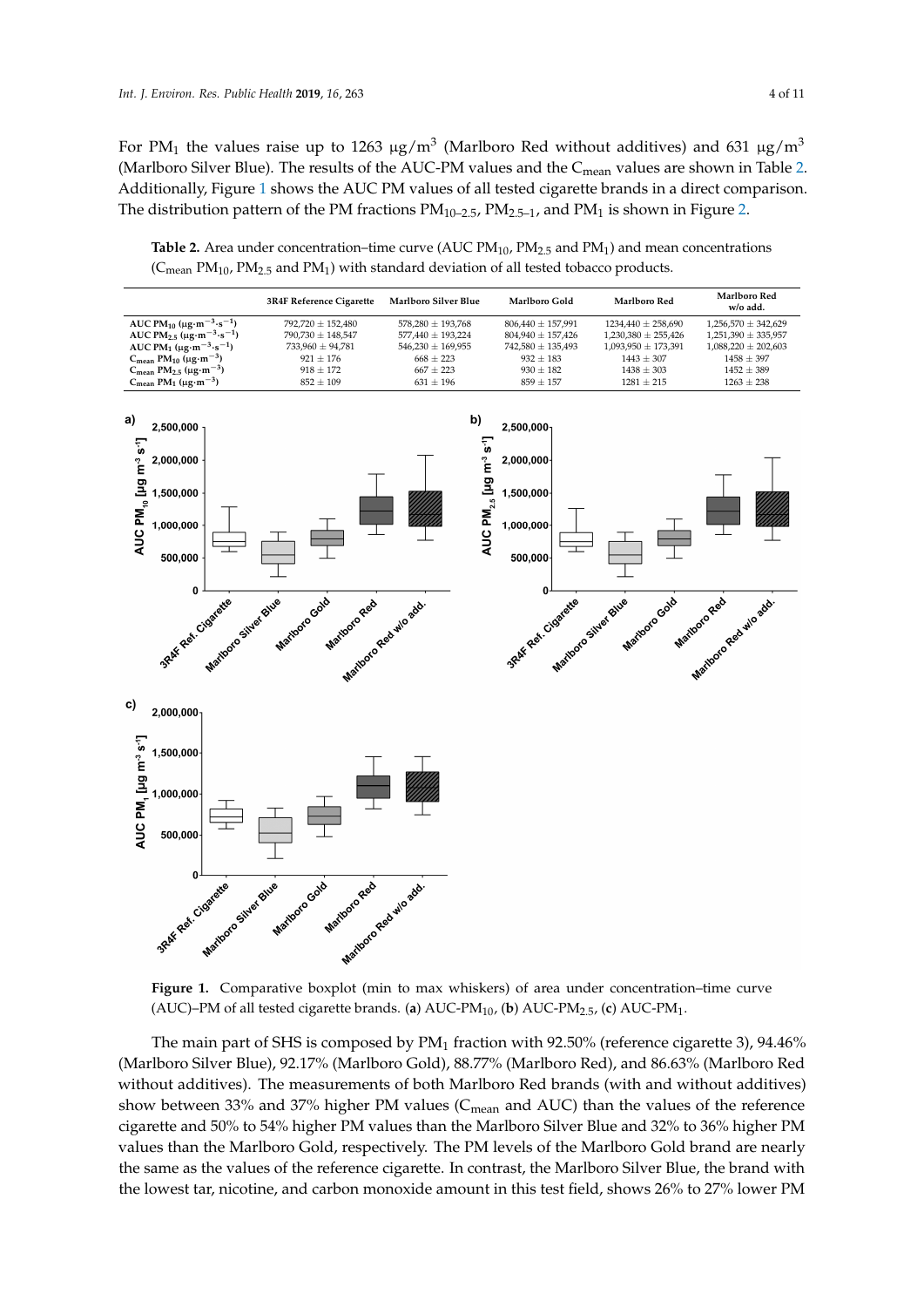values compared to the values of the reference cigarette. Table [3](#page-4-1) shows the significance grades of the comparisons of all tested tobacco products. Among the Marlboro brands, both types with higher tobacco strength (Marlboro red with and without additives) show a very high significant in comparison to the types with lower strength (Marlboro gold and Marlboro silver blue).

<span id="page-4-0"></span>

Figure 2. Distribution pattern of  $PM_{10-2.5}$ ,  $PM_{2.5-1}$ , and  $PM_1$  of all investigated cigarettes.

<span id="page-4-1"></span>The main part of SHS is composed by PM1 fraction with 92.50% (reference cigarette 3), 94.46% (reference cigaret **Table 3.** Significance level of statistical Tukey's multiple comparisons test of AUC ( $PM_{10}$ ,  $PM_{2.5}$  and  $PM_{2.5}$ ) PM<sub>1</sub>) for the tested cigarette brands (ns = non-significant,  $* = p < 0.05$ ,  $** = p < 0.01$ ,  $*** = p < 0.0001$ ).

| <b>Paired Comparisons of Tobacco Products</b>       | AUCPM <sub>10</sub> | AUC PM $_2$ | AUCPM <sub>1</sub> |
|-----------------------------------------------------|---------------------|-------------|--------------------|
| 3R4F vs. Marlboro red w/o add.                      | ****                | ****        | ****               |
| 3R4F vs. Marlboro red                               | ****                | ****        | ****               |
| 3R4F vs. Marlboro gold                              | ns                  | ns          | ns                 |
| 3R4F vs. Marlboro silver blue                       | *                   | *           | $***$              |
| Marlboro red vs. Marlboro red w/o additives         | ns                  | ns          | ns                 |
| Marlboro red vs. Marlboro gold                      | ****                | ****        | ****               |
| Marlboro red vs. Marlboro silver blue               | ****                | ****        | ****               |
| Marlboro gold vs. Marlboro red w/o add.             | ****                | ****        | ****               |
| Marlboro gold vs. Marlboro silver blue              | *                   | *           | $***$              |
| Marlboro silver blue vs. Marlboro red w/o additives | ****                | ****        | ****               |

The PM data for Marlboro brands indicates that the lower the tar, nicotine, and carbon monoxide amounts the lower are the PM levels. Moreover, in this study the tobacco product with additives shows<br>All the lower are the PM levels. Moreover, in this study the tobacco product with additives shows **3R4F vs. Marlboro red w/o add.** \*\*\*\* \*\*\*\* \*\*\*\* no significant differences in PM amount to the tobacco product without additives and approximately identical tar, nicotine, and carbon monoxide amount.

#### **3R4F vs. Marlboro gold** ns ns ns **4. Discussion**

Various studies conclude that the PM levels in smoking rooms and households increase in a hazardous way [\[35,](#page-9-0)[36\]](#page-9-1). According to the WHO Air quality guidelines the daily average concentration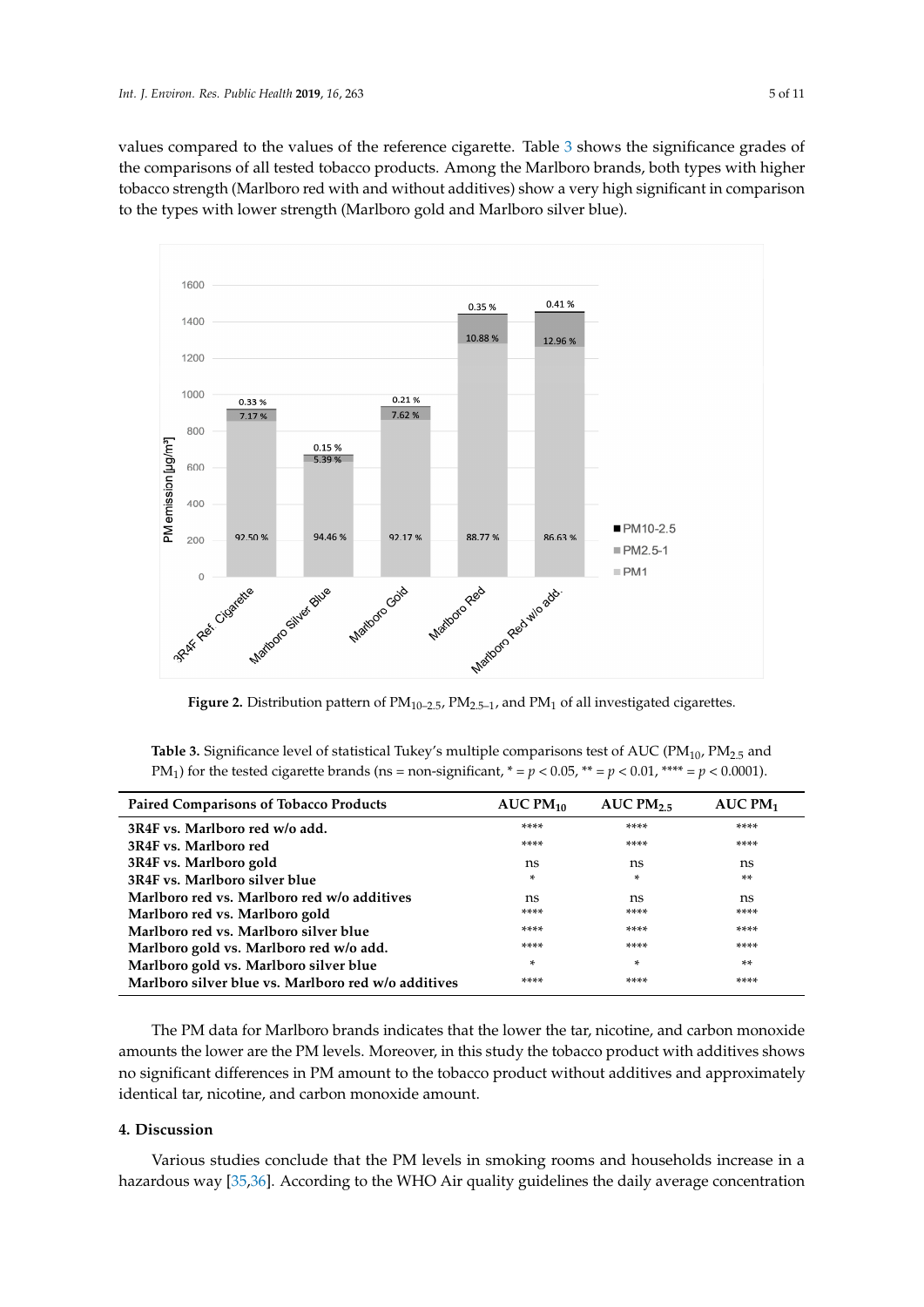should not exceed 25  $\mu$ g/m<sup>3</sup> PM<sub>2.5</sub> [\[37\]](#page-9-2). Depending on the cigarette brand the PM concentrations in an enclosed space of 2.88  $\mathrm{m}^{3}$  (capacity of the measuring cabin) were 27- to 58-fold higher than WHO references and up to 1000-fold higher than the baseline values (smoke free air). This illustrates the massive PM burdens under the study conditions.

The U.S. EPA classifies compact cars with a total passenger and cargo volume of 2.832  $m<sup>3</sup>$ to 3.087 m<sup>3</sup> [\[38\]](#page-9-3). This is a fundamentally important aspect of this study design, because the used measuring cabin has a comparable indoor volume and many people smoke in cars. The passive smoke with the contained particulate matter is not only hazardous for the health of smokers but also of passengers, which are often children. The used smoking regime is similar to conditions in a compact car with closed windows and no ventilation or air conditioning. Sendzik et al. [\[39\]](#page-9-4) performed a study under five different in vivo conditions, in which the car owners smoked a single cigarette in their cars. The conditions were as followed: Closed windows and engine off, and each a 20-min drive with closed windows, all windows opened, with only driver's window partially opened and all windows closed but with air conditioning. Their results are similar to our study results depending on the condition and ranged between 223  $\mu$ g/m<sup>3</sup> and more than 3800  $\mu$ g/m<sup>3</sup> PM<sub>2.5</sub> (that means 9 to 152 fold higher than the WHO references).

In contrast to the above-mentioned in vivo study, the AETSE used in our study ensured reproducible results without exposure of any test person to the produced smoke and any health risks. It should be pointing out that the AETSE is not able to imitate exactly the human smoking behavior and SHS. The mainstream smoke that the smoker inhales will be humidified in the respiratory tract and due to hygroscopic growth the exhaled smoke particles are nearly 1.5-fold larger than the inhaled particles [\[40,](#page-9-5)[41\]](#page-9-6). In addition, a differentiation between inhaled and exhaled mainstream smoke is not possible with the AETSE, but SHS consists only of about 15 % mainstream smoke and about 85 % side-stream smoke [\[42,](#page-9-7)[43\]](#page-9-8). Hence, the measured PM emissions of the tobacco products are very similar to SHS, because the AETSE is able to imitate side-stream smoke as realistically as possible. Certainly, the used modified smoking protocol differs from other existing protocols like, e.g., the Standard operating procedure for intense smoking of cigarettes by the WHO [\[44\]](#page-9-9) or the ISO standard for the machine smoking of cigarettes ISO/TR 17219 [\[45\]](#page-9-10). However, it must be mentioned that there is yet no "gold standard" for smoking regimes [\[46–](#page-9-11)[49\]](#page-9-12).

The aim of this study was to investigate the influence of cigarette strength and additives on PM amount in SHS. To avoid other influences like, e.g., different production processes of various manufacturers on PM emissions as far as possible, it seemed useful to investigate PM of different cigarette types of one brand, in this case the brand Marlboro. All tested Marlboro cigarettes had the same total length and diameter and the same filter length. The Marlboro cigarette type with the lowest tar, nicotine, and carbon monoxide amounts (Silver Blue) showed the lowest measured PM values. The Marlboro brand with the second lowest tar, nicotine, and carbon monoxide amounts (Gold) showed the second lowest measured PM values. The highest PM amounts showed with very similar measured values the two Marlboro Red types (with and without additives), that had the same tar and carbon monoxide amounts and similar nicotine amount. The measured results lead to the assumption that cigarettes with lower strength emit less PM than cigarettes with higher amounts of tar, nicotine, and carbon monoxide.

The 3R4F reference cigarette had the same total length and diameter as the Marlboro brands, but the filter was with a length of 27 mm six millimeters longer than the filters of the Marlboro brands. Both Marlboro Red types with similar strength as the reference cigarette showed 33% to 37% higher PM values than the reference cigarette. The Marlboro Gold type with a lower strength than the reference cigarette showed PM values similar to the reference cigarette. The filters of all tested cigarette products were cellulose acetate filters without cavity and with triacetin as plasticizer [\[26](#page-8-12)[,27\]](#page-8-13). Thus, and given that the filters have been similarly constructed, the PM data lead also to the assumption, that the longer the filter the lower are the PM amounts in SHS. In 2009 Shin et al. found more than 50% lower total particulate matter (TPM) and tar amounts in mainstream smoke of cigarettes with filter compared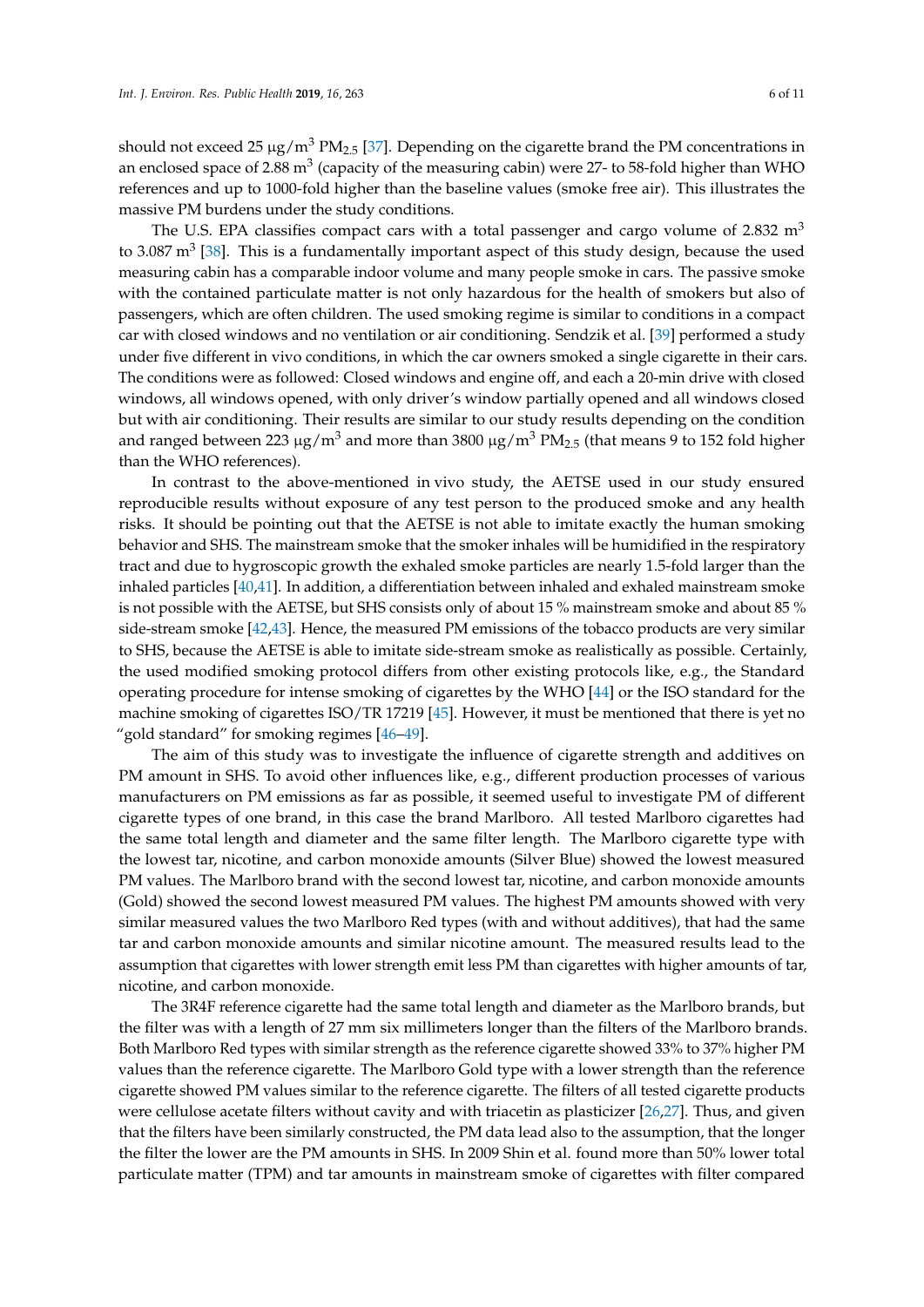to cigarettes without filters [\[50\]](#page-9-13). TPM means airborne particulate matter with an upper size limit of 100  $\mu$ m diameter and also includes PM<sub>10</sub>, PM<sub>2.5</sub>, and PM<sub>1</sub> [\[51\]](#page-9-14). Even in 1965 Keith and Derrick showed a reduction of tar and nicotine amounts between 40% and 50% in filter cigarettes in relation to non-filter cigarettes [\[52\]](#page-9-15).

As both Marlboro Red types (with and without additives) with similar tobacco strengths showed very similar PM levels an influence of the additive mixture in Marlboro Red with additives could not be verified. The few studies with respect to effects of additives to PM in tobacco smoke found contradictory results. Some previous studies showed analogical results regarding the influence of additives on PM amount in SHS. Wasel et al. ascertained no significant differences between cigarettes with and without additives [\[22\]](#page-8-21). They assumed rather an influence by filter length on PM amounts. Two investigations on cigarettes with and without the additive menthol, Gaworski et al. in 1997 [\[53\]](#page-9-16) and Gerharz et al. in 2018 [\[54\]](#page-9-17), found also no significant differences of amounts of PM. In contrast, the results of Rustemeier et al. showed an increase of 13–28% of PM of cigarettes with additives relative to cigarettes without additives [\[24\]](#page-8-10). They added 333 commonly used additives to the 1R4F reference cigarette and measured effects of ingredients. An analysis by Wertz et al. in 2011 of previously secret tobacco industry documents revealed that the documents were changed post hoc [\[55\]](#page-9-18). The originally statistically findings showed an additive-associated increase of TPM concentrations and toxicity in cigarette smoke with additives. Hence, it seems to be reasonable to investigate in further studies the influence of different additive mixtures in tobacco products on PM emission.

In this study, the major part of measured PM consisted of particles  $\leq 1 \,\mu m$ . Keith and Derrick published in 1960 a study with similar results. They found that the most particles in tobacco smoke are sized between 0.1  $\mu$ m and 1  $\mu$ m with a peak between 0.2  $\mu$ m and 0.25  $\mu$ m [\[56\]](#page-10-0). Nazaroff and Klepeis described SHS as mostly  $0.02 \mu m$  to 2  $\mu m$  sized particles [\[57\]](#page-10-1). Particles of side-stream smoke were characterised with geometric mean diameters of 0.1  $\mu$ m [\[58,](#page-10-2)[59\]](#page-10-3). Manigrasso et al. measured mean particle diameters ranging from 0.1 µm to 0.14 µm in cigarette smoke due to a rapid coagulation of UFPs and phase changes to semi-volatile compounds. They found also that  $PM_{10}$  consists mainly of  $PM<sub>1</sub>$  [\[60\]](#page-10-4). Haustein and Groneberg described side-stream-smoke with mean diameters of 0.5  $\mu$ m [\[61\]](#page-10-5). It seems that there exists no common agreement on the peak size of tobacco smoke particles. Compared to this study, Protano et al. found very similar  $PM_1$  mean concentrations of 1544  $\mu$ g/m<sup>3</sup> while smoking a single cigarette, but almost no increase of the  $PM<sub>10-2.5</sub>$  and  $PM<sub>2.5-1</sub>$  fractions. They summed up that smoking of even one cigarette lead to very important air pollution also by UFPs [\[62\]](#page-10-6). The used LAS Grimm model 1.109 is able to detect particles with a minimum size of  $0.25 \mu m$  and is common used in monitoring networks and in continuous measurement of PM [\[63\]](#page-10-7). This technical limitation resulted in a nonconformity with the definition of the U.S. EPA, where particles down to 0.1  $\mu$ m are also included. Hence, to detect particles smaller than  $0.25 \mu m$  a new measurement system would be essential. Subsequent investigations on UFPs in SHS are reasonable, as health effects of UFPs come more and more into focus [\[64\]](#page-10-8).

The used Grimm model  $1.109$  measures PM including PM<sub>1</sub> and semi-volatile fractions like, e.g., water, ammonium nitrate, and some organic compounds via light scattering in real time [\[65\]](#page-10-9). Because of this ability the LAS allows to detect the PM amount of each single tobacco product. By contrast, the U.S. EPA Federal Reference Methods (FRMs) for detection of PM often use 24 h sample collection followed by gravimetric measurement of collected PM. Another used FRM application is the real time measurement device Tapered Element Oscillating Microbalance (TEOM) Monitor [\[65](#page-10-9)[,66\]](#page-10-10). The protocols for measuring  $PM_{10}$  and  $PM_{2.5}$  in agreement to the European standard EN 12341 for determination of PM is also a gravimetric method [\[67\]](#page-10-11). The listed FRM with the Grimm model EDM 180 is a PM measuring method via light scattering [\[66\]](#page-10-10). Several studies confirm that the measurement results of a Grimm model 1.107, 1.108, or in this study the used model 1.109 are very similar to the results of a Grimm model EDM 180 or a TEOM Monitor or gravimetric methods [\[65](#page-10-9)[,68\]](#page-10-12). In 2007, Fromme et al. described higher PM measuring results by gravimetric methods than by LAS but with high correlations of the rank order of the measuring values [\[69\]](#page-10-13). Provided that the method of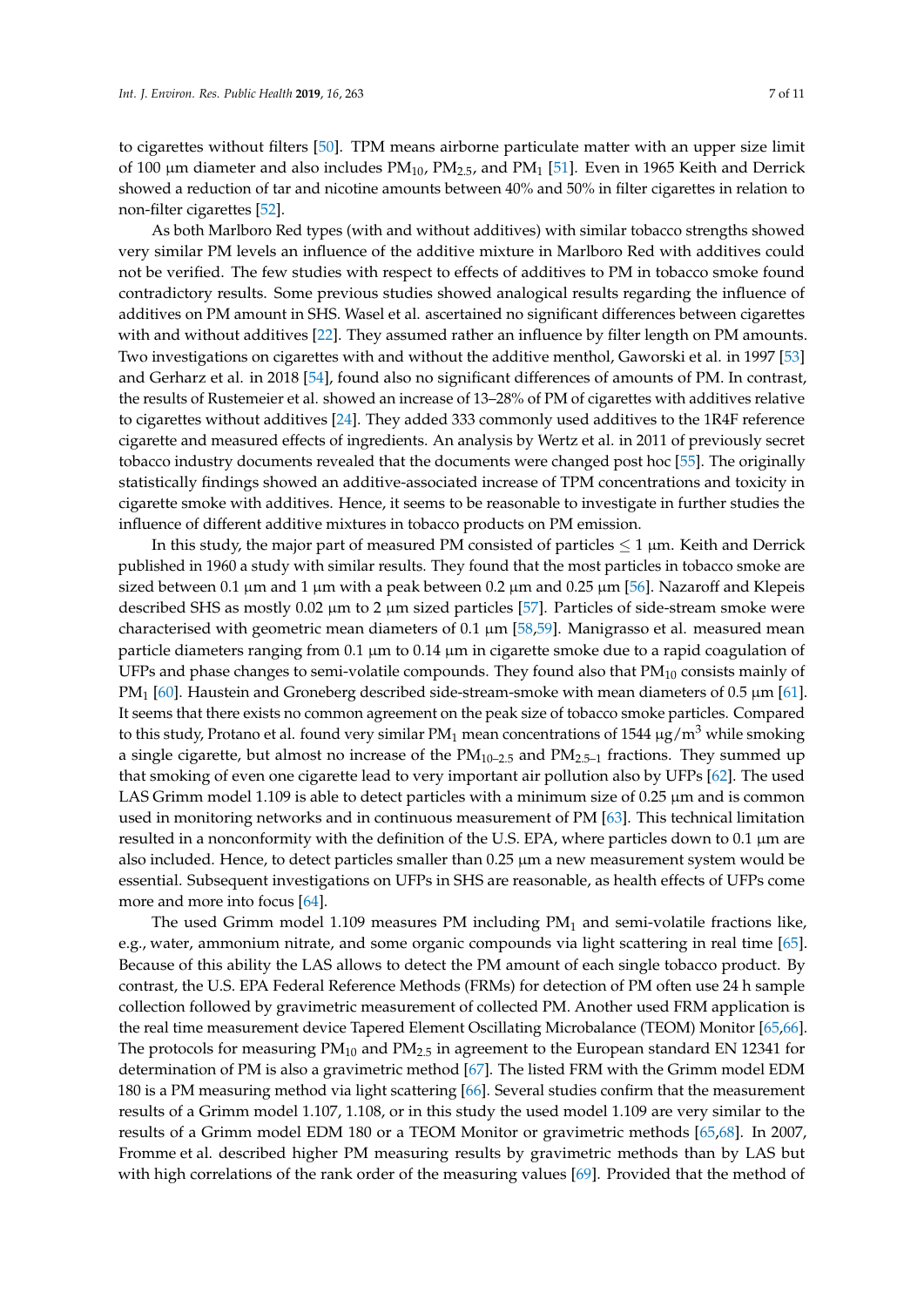measurement during a study will not be changed, the measured values of the used Grimm model 1.109 are valid and reliable.

# **5. Conclusions**

In conclusion, smoking of tobacco products leads to a massive increase of PM in enclosed spaces. This study showed also that the higher the amounts of tar, nicotine, and carbon monoxide and probably the shorter the filters, the higher are the levels of PM in SHS. An influence of the additive mixture in the investigated Marlboro cigarette types could not be ascertained. It seems to be reasonable to verify the correlations of ingredients and filter length of tobacco products and the resulting PM in SHS.

**Author Contributions:** This article is part of the thesis of F.K., whereas M.B., D.K., R.M., and D.A.G. contributed significantly to the conception and design of the study. Moreover, F.K., M.B., R.M., and D.A.G. prepared the experiments, which were performed by F.K. F.K. and R.M. analyzed the data. The technical support was done by M.B. The manuscript was written by M.B. and critically reviewed by all authors. All authors have participated sufficiently in the work to take public responsibility for appropriate portions of the content and agreed to be accountable for all aspects of the work in ensuring that questions related to the accuracy or integrity of any part of the work are appropriately investigated and resolved. All authors have read and approved the final manuscript.

**Funding:** This research received no external funding.

**Conflicts of Interest:** The authors declare no conflict of interest.

# **References**

- <span id="page-7-0"></span>1. Drope, J.; Schluger, N.W.; Cahn, Z.; Drope, J.; Hamill, S.; Islami, F.; Liber, A.; Nargis, N.; Stoklosa, M. The Tobacco Atlas (6th Edition). Available online: [https://files.tobaccoatlas.org/wp-content/uploads/2018/](https://files.tobaccoatlas.org/wp-content/uploads/2018/03/TobaccoAtlas_6thEdition_LoRes.pdf) [03/TobaccoAtlas\\_6thEdition\\_LoRes.pdf](https://files.tobaccoatlas.org/wp-content/uploads/2018/03/TobaccoAtlas_6thEdition_LoRes.pdf) (accessed on 27 March 2018).
- <span id="page-7-1"></span>2. Juranic, B.; Rakosec, Z.; Jakab, J.; Miksic, S.; Vuletic, S.; Ivandic, M.; Blazevic, I. Prevalence, habits and personal attitudes towards smoking among health care professionals. *J. Occup. Med. Toxicol.* **2017**, *12*, 20. [\[CrossRef\]](http://dx.doi.org/10.1186/s12995-017-0166-5)
- <span id="page-7-2"></span>3. U.S. Public Health Service. The Health Consequences of Smoking—50 Years of Progress: A Report of the Surgeon General-Executive Summary. 2014. Available online: [https://www.Surgeongeneral.Gov/library/](https://www.Surgeongeneral.Gov/library/reports/50-years-of-progress/full-report.Pdf) [reports/50-years-of-progress/full-report.Pdf](https://www.Surgeongeneral.Gov/library/reports/50-years-of-progress/full-report.Pdf) (accessed on 27 March 2018).
- <span id="page-7-3"></span>4. DKFZ. Passivrauchen-Ein Unterschätztes Gesundheitsrisiko. Available online: [https://www.dkfz.de/de/](https://www.dkfz.de/de/tabakkontrolle/download/Publikationen/RoteReihe/Passivrauchen_Band_5_2Auflage.pdf) [tabakkontrolle/download/Publikationen/RoteReihe/Passivrauchen\\_Band\\_5\\_2Auflage.pdf](https://www.dkfz.de/de/tabakkontrolle/download/Publikationen/RoteReihe/Passivrauchen_Band_5_2Auflage.pdf) (accessed on 27 March 2018).
- <span id="page-7-4"></span>5. Avino, P.; Scungio, M.; Stabile, L.; Cortellessa, G.; Buonanno, G.; Manigrasso, M. Second-hand aerosol from tobacco and electronic cigarettes: Evaluation of the smoker emission rates and doses and lung cancer risk of passive smokers and vapers. *Sci. Total Environ.* **2018**, *642*, 137–147. [\[CrossRef\]](http://dx.doi.org/10.1016/j.scitotenv.2018.06.059) [\[PubMed\]](http://www.ncbi.nlm.nih.gov/pubmed/29894873)
- <span id="page-7-5"></span>6. Van Deusen, A.; Hyland, A.; Travers, M.J.; Wang, C.; Higbee, C.; King, B.A.; Alford, T.; Cummings, K.M. Secondhand smoke and particulate matter exposure in the home. *Nicotine Tob. Res.* **2009**, *11*, 635–641. [\[CrossRef\]](http://dx.doi.org/10.1093/ntr/ntp018) [\[PubMed\]](http://www.ncbi.nlm.nih.gov/pubmed/19351784)
- <span id="page-7-6"></span>7. Brunekreef, B.; Holgate, S.T. Air pollution and health. *Lancet* **2002**, *360*, 1233–1242. [\[CrossRef\]](http://dx.doi.org/10.1016/S0140-6736(02)11274-8)
- 8. Feleszko, W.; Zawadzka-Krajewska, A.; Matysiak, K.; Lewandowska, D.; Peradzynska, J.; Dinh, Q.T.; Hamelmann, E.; Groneberg, D.A.; Kulus, M. Parental tobacco smoking is associated with augmented IL-13 secretion in children with allergic asthma. *J. Allergy Clin. Immunol.* **2006**, *117*, 97–102. [\[CrossRef\]](http://dx.doi.org/10.1016/j.jaci.2005.09.008) [\[PubMed\]](http://www.ncbi.nlm.nih.gov/pubmed/16387591)
- <span id="page-7-7"></span>9. Chi, M.C.; Guo, S.E.; Hwang, S.L.; Chou, C.T.; Lin, C.M.; Lin, Y.C. Exposure to indoor particulate matter worsens the symptoms and acute exacerbations in chronic obstructive pulmonary disease patients of southwestern taiwan: A pilot study. *Int. J. Environ. Res. Public Health* **2016**, *14*, 4. [\[CrossRef\]](http://dx.doi.org/10.3390/ijerph14010004) [\[PubMed\]](http://www.ncbi.nlm.nih.gov/pubmed/28025521)
- <span id="page-7-8"></span>10. Anderson, J.O.; Thundiyil, J.G.; Stolbach, A. Clearing the air: A review of the effects of particulate matter air pollution on human health. *J. Med. Toxicol.* **2012**, *8*, 166–175. [\[CrossRef\]](http://dx.doi.org/10.1007/s13181-011-0203-1)
- <span id="page-7-9"></span>11. Ngoc, L.T.N.; Park, D.; Lee, Y.; Lee, Y.C. Systematic review and meta-analysis of human skin diseases due to particulate matter. *Int. J. Environ. Res. Public Health* **2017**, *14*, 1458. [\[CrossRef\]](http://dx.doi.org/10.3390/ijerph14121458)
- <span id="page-7-10"></span>12. Tagliabue, G.; Borgini, A.; Tittarelli, A.; van Donkelaar, A.; Martin, R.V.; Bertoldi, M.; Fabiano, S.; Maghini, A.; Codazzi, T.; Scaburri, A.; et al. Atmospheric fine particulate matter and breast cancer mortality: A population-based cohort study. *BMJ Open* **2016**, *6*, e012580. [\[CrossRef\]](http://dx.doi.org/10.1136/bmjopen-2016-012580)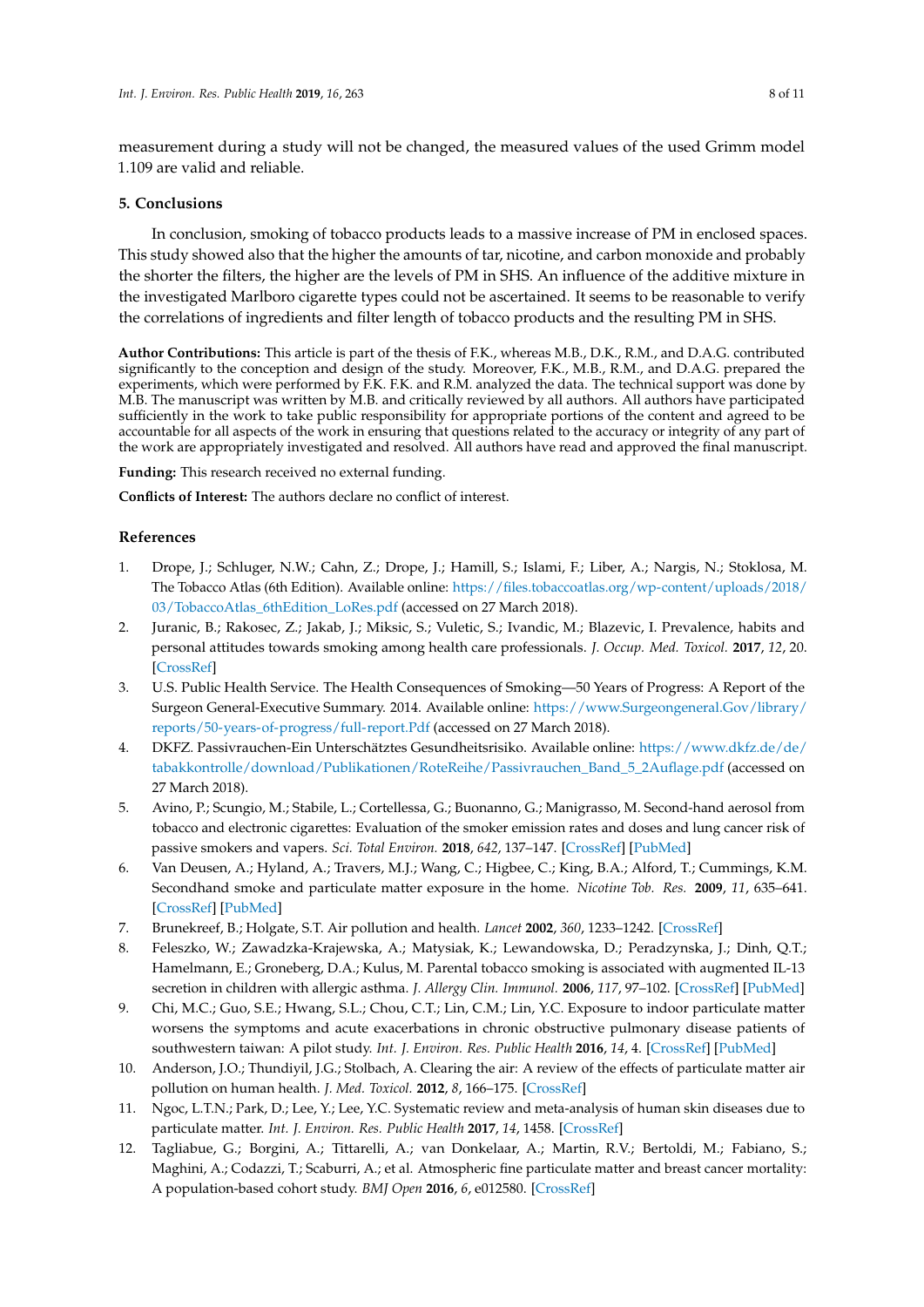- <span id="page-8-0"></span>13. Zhang, C.; Meng, Q.; Zhang, X.; Wu, S.; Wang, S.; Chen, R.; Li, X. Role of astrocyte activation in fine particulate matter-enhancement of existing ischemic stroke in sprague-dawley male rats. *J. Toxicol. Environ. Health A* **2016**, *79*, 393–401. [\[CrossRef\]](http://dx.doi.org/10.1080/15287394.2016.1176615)
- <span id="page-8-1"></span>14. Protano, C.; Manigrasso, M.; Avino, P.; Vitali, M. Second-hand smoke generated by combustion and electronic smoking devices used in real scenarios: Ultrafine particle pollution and age-related dose assessment. *Environ. Int.* **2017**, *107*, 190–195. [\[CrossRef\]](http://dx.doi.org/10.1016/j.envint.2017.07.014) [\[PubMed\]](http://www.ncbi.nlm.nih.gov/pubmed/28750224)
- <span id="page-8-2"></span>15. Pope, C.A., 3rd. Epidemiology of fine particulate air pollution and human health: Biologic mechanisms and who's at risk? *Environ. Health Perspect.* **2000**, *108* (Suppl. 4), 713–723. [\[CrossRef\]](http://dx.doi.org/10.1289/ehp.108-1637679)
- <span id="page-8-3"></span>16. Brown, J.S.; Gordon, T.; Price, O.; Asgharian, B. Thoracic and respirable particle definitions for human health risk assessment. *Part. Fibre Toxicol.* **2013**, *10*, 12. [\[CrossRef\]](http://dx.doi.org/10.1186/1743-8977-10-12) [\[PubMed\]](http://www.ncbi.nlm.nih.gov/pubmed/23575443)
- <span id="page-8-4"></span>17. Kim, K.H.; Kabir, E.; Kabir, S. A review on the human health impact of airborne particulate matter. *Environ. Int.* **2015**, *74*, 136–143. [\[CrossRef\]](http://dx.doi.org/10.1016/j.envint.2014.10.005)
- <span id="page-8-5"></span>18. Donaldson, K.; Stone, V.; Clouter, A.; Renwick, L.; MacNee, W. Ultrafine particles. *Occup. Environ. Med.* **2001**, *58*, 211–216. [\[CrossRef\]](http://dx.doi.org/10.1136/oem.58.3.211) [\[PubMed\]](http://www.ncbi.nlm.nih.gov/pubmed/11171936)
- <span id="page-8-6"></span>19. Manigrasso, M.; Natale, C.; Vitali, M.; Protano, C.; Avino, P. Pedestrians in traffic environments: Ultrafine particle respiratory doses. *Int. J. Environ. Res. Public Health* **2017**, *14*, 288. [\[CrossRef\]](http://dx.doi.org/10.3390/ijerph14030288)
- <span id="page-8-7"></span>20. U.S. Environmental Protection Agency. Particulate Matter (pm) Pollution. 2017. Available online: [https://www.Epa.](https://www.Epa.Gov/pm-pollution/particulate-matter-pm-basics#pm) [Gov/pm-pollution/particulate-matter-pm-basics#pm](https://www.Epa.Gov/pm-pollution/particulate-matter-pm-basics#pm) (accessed on 4 April 2018).
- <span id="page-8-8"></span>21. Gerber, A.; Bigelow, A.; Schulze, M.; Groneberg, D.A. Brand cigarillos—A cheap and less harmful alternative to cigarettes? Particulate matter emissions suggest otherwise. *Int. J. Environ. Res. Public Health* **2015**, *12*, 428–438. [\[CrossRef\]](http://dx.doi.org/10.3390/ijerph120100428) [\[PubMed\]](http://www.ncbi.nlm.nih.gov/pubmed/25568972)
- <span id="page-8-21"></span>22. Wasel, J.; Boll, M.; Schulze, M.; Mueller, D.; Bundschuh, M.; Groneberg, D.A.; Gerber, A. Brand cigarillos: Low price but high particulate matter levels-is their favorable taxation in the european union justified? *Int. J. Environ. Res. Public Health* **2015**, *12*, 9141–9153. [\[CrossRef\]](http://dx.doi.org/10.3390/ijerph120809141)
- <span id="page-8-9"></span>23. Kant, N.; Muller, R.; Braun, M.; Gerber, A.; Groneberg, D. Particulate matter in second-hand smoke emitted from different cigarette sizes and types of the brand vogue mainly smoked by women. *Int. J. Environ. Res. Public Health* **2016**, *13*, 799. [\[CrossRef\]](http://dx.doi.org/10.3390/ijerph13080799)
- <span id="page-8-10"></span>24. Rustemeier, K.; Stabbert, R.; Haussmann, H.J.; Roemer, E.; Carmines, E.L. Evaluation of the potential effects of ingredients added to cigarettes. Part 2: Chemical composition of mainstream smoke. *Food Chem. Toxicol.* **2002**, *40*, 93–104. [\[CrossRef\]](http://dx.doi.org/10.1016/S0278-6915(01)00085-0)
- <span id="page-8-12"></span><span id="page-8-11"></span>25. PMI. Philip Morris International. 2018. Available online: <https://www.Pmi.Com/> (accessed on 11 April 2018).
- 26. UK University of Kentucky; Kentucky Tobacco Research and Development Center. 3r4f Preliminary Analysis. 2018. Available online: <https://ctrp.Uky.Edu/resources/pdf/webdocs/3r4f%20preliminary%20analysis.Pdf> (accessed on 11 April 2018).
- <span id="page-8-13"></span>27. BMEL. Bundesministerium für Ernährung und Landwirtschaft. Tabakzusatzstoffe. Marlboro. Available online: [https://service.Bmel.De/tabakerzeugnisse/index2.Php?Site\\_key=153](https://service.Bmel.De/tabakerzeugnisse/index2.Php?Site_key=153) (accessed on 27 August 2018).
- <span id="page-8-14"></span>28. PM. Philip Morris USA, Our Products & Ingredients. 2018. Available online: [http://www.Altria.Com/our](http://www.Altria.Com/our-companies/philipmorrisusa/our-products-and-ingredients/pages/default.Aspx)[companies/philipmorrisusa/our-products-and-ingredients/pages/default.Aspx](http://www.Altria.Com/our-companies/philipmorrisusa/our-products-and-ingredients/pages/default.Aspx) (accessed on 17 May 2018).
- <span id="page-8-15"></span>29. Schimpf-Ing. Electronics Development. 2015. Available online: [http://www.Schimpf-ing.No/index\\_e.Html](http://www.Schimpf-ing.No/index_e.Html) (accessed on 12 April 2018).
- <span id="page-8-16"></span>30. Mueller, D.; Uibel, S.; Braun, M.; Klingelhoefer, D.; Takemura, M.; Groneberg, D.A. Tobacco smoke particles and indoor air quality (topiq)—The protocol of a new study. *J. Occup. Med. Toxicol.* **2011**, *6*, 35. [\[CrossRef\]](http://dx.doi.org/10.1186/1745-6673-6-35) [\[PubMed\]](http://www.ncbi.nlm.nih.gov/pubmed/22188808)
- <span id="page-8-17"></span>31. Gerber, A.; Hofen-Hohloch, A.V.; Schulze, J.; Groneberg, D.A. Tobacco smoke particles and indoor air quality (topiq-ii)—A modified study protocol and first results. *J. Occup. Med. Toxicol.* **2015**, *10*, 5. [\[CrossRef\]](http://dx.doi.org/10.1186/s12995-015-0047-8) [\[PubMed\]](http://www.ncbi.nlm.nih.gov/pubmed/25717342)
- <span id="page-8-18"></span>32. Grimm. Grimm Aerosol Technik Gmbh& co.Kg Ainring. Portable Laser Aerosolspectrometer and Dust Monitor Model 1.108/1.109 (Manual). 2010. Available online: [http://wmo-gaw-wcc-aerosol-physics.Org/files/opc-grimm](http://wmo-gaw-wcc-aerosol-physics.Org/files/opc-grimm-model-1.108-and-1.109.Pdf)[model-1.108-and-1.109.Pdf](http://wmo-gaw-wcc-aerosol-physics.Org/files/opc-grimm-model-1.108-and-1.109.Pdf) (accessed on 17 May 2018).
- <span id="page-8-19"></span>33. Grimm. Grimm Aerosol Technik Gmbh& co.Kg Ainring. Grimm Software Für Optical Particle Counter Tragbares Aerosolspektrometer 1.108/1.109. 2012. Available online: [http://wiki.Grimm-aerosol.De/images/](http://wiki.Grimm-aerosol.De/images/c/c6/m_d_labview_software_rev_2p1.Pdf)  $c/c6/m$  d\_labview\_software\_rev\_2p1.Pdf (accessed on 17 May 2018).
- <span id="page-8-20"></span>34. CEN. *European Committee for Standardization: Workplace Atmospheres-Size Fraction Definitions for Measurement of Airborne Particles*; Report No. Bs en 481:1993; British Standards Institute: London, UK, 1993.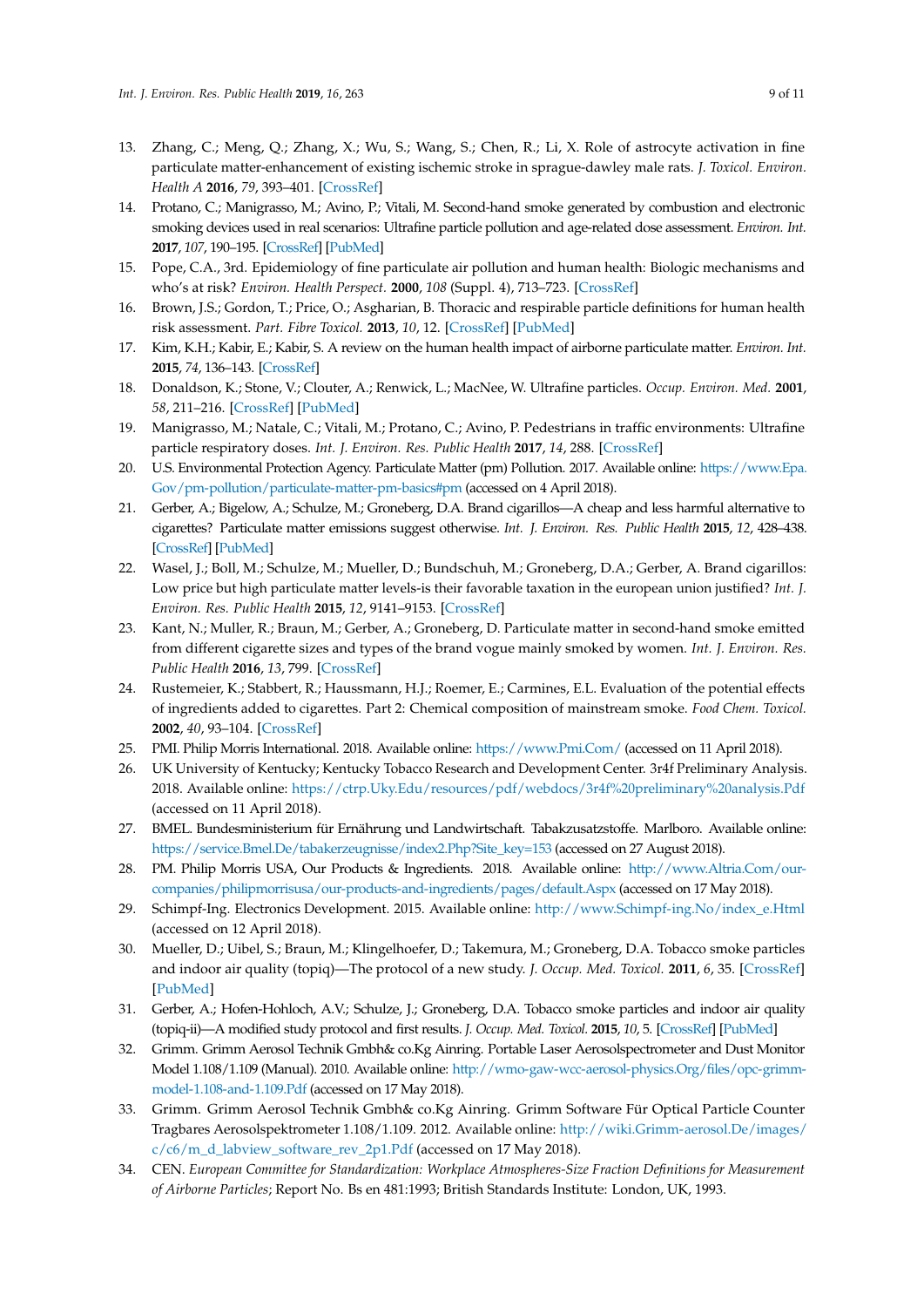- <span id="page-9-0"></span>35. Semple, S.; Apsley, A.; Azmina Ibrahim, T.; Turner, S.W.; Cherrie, J.W. Fine particulate matter concentrations in smoking households: Just how much secondhand smoke do you breathe in if you live with a smoker who smokes indoors? *Tob. Control* **2015**, *24*, e205–e211. [\[CrossRef\]](http://dx.doi.org/10.1136/tobaccocontrol-2014-051635) [\[PubMed\]](http://www.ncbi.nlm.nih.gov/pubmed/25331379)
- <span id="page-9-1"></span>36. Weitzman, M.; Yusufali, A.H.; Bali, F.; Vilcassim, M.J.R.; Gandhi, S.; Peltier, R.; Nadas, A.; Sherman, S.; Lee, L.; Hong, Z.; et al. Effects of hookah smoking on indoor air quality in homes. *Tob. Control* **2016**, *26*, 586–591. [\[CrossRef\]](http://dx.doi.org/10.1136/tobaccocontrol-2016-053165) [\[PubMed\]](http://www.ncbi.nlm.nih.gov/pubmed/27798320)
- <span id="page-9-2"></span>37. World Health Organization. Air Quality Guidelines for Particulate Matter, Ozone, Nitrogen Dioxide and Sulfur Dioxide. Global Update 2005. Summary of Risk Assessment. 2005. Available online: [http://apps.Who.Int/iris/](http://apps.Who.Int/iris/bitstream/handle/10665/69477/who_sde_phe_oeh_06.02_eng.Pdf) [bitstream/handle/10665/69477/who\\_sde\\_phe\\_oeh\\_06.02\\_eng.Pdf](http://apps.Who.Int/iris/bitstream/handle/10665/69477/who_sde_phe_oeh_06.02_eng.Pdf) (accessed on 8 July 2018).
- <span id="page-9-3"></span>38. EPA; U.S. Environmental Protection Agency; U.S. Department of Energy (Doe). Fuel Economy Guide. 2018. Available online: <https://www.Fueleconomy.Gov/feg/pdfs/guides/feg2018.Pdf> (accessed on 18 July 2018).
- <span id="page-9-4"></span>39. Sendzik, T.; Fong, G.T.; Travers, M.J.; Hyland, A. An experimental investigation of tobacco smoke pollution in cars. *Nicotine Tob. Res.* **2009**, *11*, 627–634. [\[CrossRef\]](http://dx.doi.org/10.1093/ntr/ntp019) [\[PubMed\]](http://www.ncbi.nlm.nih.gov/pubmed/19351785)
- <span id="page-9-5"></span>40. McGrath, C.; Warren, N.; Biggs, P.; McAughey, J. Real-time measurement of inhaled and exhaled cigarette smoke: Implications for dose. *J. Phys. Conf. Ser.* **2009**, *151*, 012018. [\[CrossRef\]](http://dx.doi.org/10.1088/1742-6596/151/1/012018)
- <span id="page-9-6"></span>41. Sahu, S.K.; Tiwari, M.; Bhangare, R.C.; Pandit, G.G. Particle size distribution of mainstream and exhaled cigarette smoke and predictive deposition in human respiratory tract. *Aerosol Air Qual. Res.* **2013**, *13*, 324–332. [\[CrossRef\]](http://dx.doi.org/10.4209/aaqr.2012.02.0041)
- <span id="page-9-7"></span>42. Keil, U.; Prugger, C.; Heidrich, J. Passivrauchen. *Public Health Forum* **2016**, *24*, 84–87. [\[CrossRef\]](http://dx.doi.org/10.1515/pubhef-2016-0027)
- <span id="page-9-8"></span>43. Nowak, D.; Raupach, T.; Radon, K.; Andreas, S. Passivrauchen als gesundheitsrisiko. *Pneumologe* **2008**, *5*, 386–392. [\[CrossRef\]](http://dx.doi.org/10.1007/s10405-008-0254-4)
- <span id="page-9-9"></span>44. World Health Organization. Who Toblabnet Official Method Sop 01. Standard Operating Procedure for Intense Smoking of Cigarettes. 2012. Available online: [http://apps.Who.Int/iris/bitstream/10665/75261/](http://apps.Who.Int/iris/bitstream/10665/75261/1/9789241503891_eng.Pdf) [1/9789241503891\\_eng.Pdf](http://apps.Who.Int/iris/bitstream/10665/75261/1/9789241503891_eng.Pdf) (accessed on 19 July 2018).
- <span id="page-9-10"></span>45. International Organization for Standardization. Iso/tr 17219:2013(en). Review of Human Smoking Behaviour and Recommendations for a New ISO Standard for the Machine Smoking of Cigarettes. 2013. Available online: <https://www.Iso.Org/obp/ui/#iso:Std:Iso:Tr:17219:En> (accessed on 19 July 2018).
- <span id="page-9-11"></span>46. Hammond, D.; Wiebel, F.; Kozlowski, L.T.; Borland, R.; Cummings, K.M.; O'Connor, R.J.; McNeill, A.; Connolly, G.N.; Arnott, D.; Fong, G.T. Revising the machine smoking regime for cigarette emissions: Implications for tobacco control policy. *Tob. Control* **2007**, *16*, 8–14. [\[CrossRef\]](http://dx.doi.org/10.1136/tc.2005.015297) [\[PubMed\]](http://www.ncbi.nlm.nih.gov/pubmed/17297067)
- 47. Liu, C.; McAdam, K.G.; Perfetti, T.A. Some recent topics in cigarette smoke science. *Mini-Rev. Org. Chem.* **2011**, *8*, 349–359. [\[CrossRef\]](http://dx.doi.org/10.2174/157019311797440272)
- 48. Marian, C.; O'Connor, R.J.; Djordjevic, M.V.; Rees, V.W.; Hatsukami, D.K.; Shields, P.G. Reconciling human smoking behavior and machine smoking patterns: Implications for understanding smoking behavior and the impact on laboratory studies. *Cancer Epidemiol. Prev. Biomark.* **2009**, *18*, 3305–3320. [\[CrossRef\]](http://dx.doi.org/10.1158/1055-9965.EPI-09-1014) [\[PubMed\]](http://www.ncbi.nlm.nih.gov/pubmed/19959678)
- <span id="page-9-12"></span>49. Wright, C. Standardized methods for the regulation of cigarette-smoke constituents. *TrAC Trend Anal. Chem.* **2015**, *66*, 118–127. [\[CrossRef\]](http://dx.doi.org/10.1016/j.trac.2014.11.011)
- <span id="page-9-13"></span>50. Shin, H.J.; Sohn, H.O.; Han, J.H.; Park, C.H.; Lee, H.S.; Lee, D.W.; Hwang, K.J.; Hyun, H.C. Effect of cigarette filters on the chemical composition and in vitro biological activity of cigarette mainstream smoke. *Food Chem. Toxicol.* **2009**, *47*, 192–197. [\[CrossRef\]](http://dx.doi.org/10.1016/j.fct.2008.10.028) [\[PubMed\]](http://www.ncbi.nlm.nih.gov/pubmed/19027817)
- <span id="page-9-14"></span>51. Government of Canada. Environment and Natural Resources. Common Air Contaminents. Particulate Matter. 2013. Available online: [https://www.canada.ca/en/environment-climate-change/services/air](https://www.canada.ca/en/environment-climate-change/services/air-pollution/pollutants/common-contaminants/particulate-matter.html)[pollution/pollutants/common-contaminants/particulate-matter.html](https://www.canada.ca/en/environment-climate-change/services/air-pollution/pollutants/common-contaminants/particulate-matter.html) (accessed on 28 August 2018).
- <span id="page-9-15"></span>52. Keith, C.H.; Derrick, J.C. Cigarette filter efficiency as measured with a homogeneous solid aerosol. *Tob. Sci.* **1965**, *9*, 116–120.
- <span id="page-9-16"></span>53. Gaworski, C.L.; Dozier, M.M.; Gerhart, J.M.; Rajendran, N.; Brennecke, L.H.; Aranyi, C.; Heck, J.D. 13-week inhalation toxicity study of menthol cigarette smoke. *Food Chem. Toxicol.* **1997**, *35*, 683–692. [\[CrossRef\]](http://dx.doi.org/10.1016/S0278-6915(97)00033-1)
- <span id="page-9-17"></span>54. Gerharz, J.; Bendels, M.H.K.; Braun, M.; Klingelhofer, D.; Groneberg, D.A.; Mueller, R. Particulate matter emissions of different brands of mentholated cigarettes. *J. Air Waste Manag. Assoc.* **2018**, *68*, 608–615. [\[CrossRef\]](http://dx.doi.org/10.1080/10962247.2017.1417184)
- <span id="page-9-18"></span>55. Wertz, M.S.; Kyriss, T.; Paranjape, S.; Glantz, S.A. The toxic effects of cigarette additives. Philip morris' project mix reconsidered: An analysis of documents released through litigation. *PLoS Med.* **2011**, *8*, e1001145. [\[CrossRef\]](http://dx.doi.org/10.1371/journal.pmed.1001145)